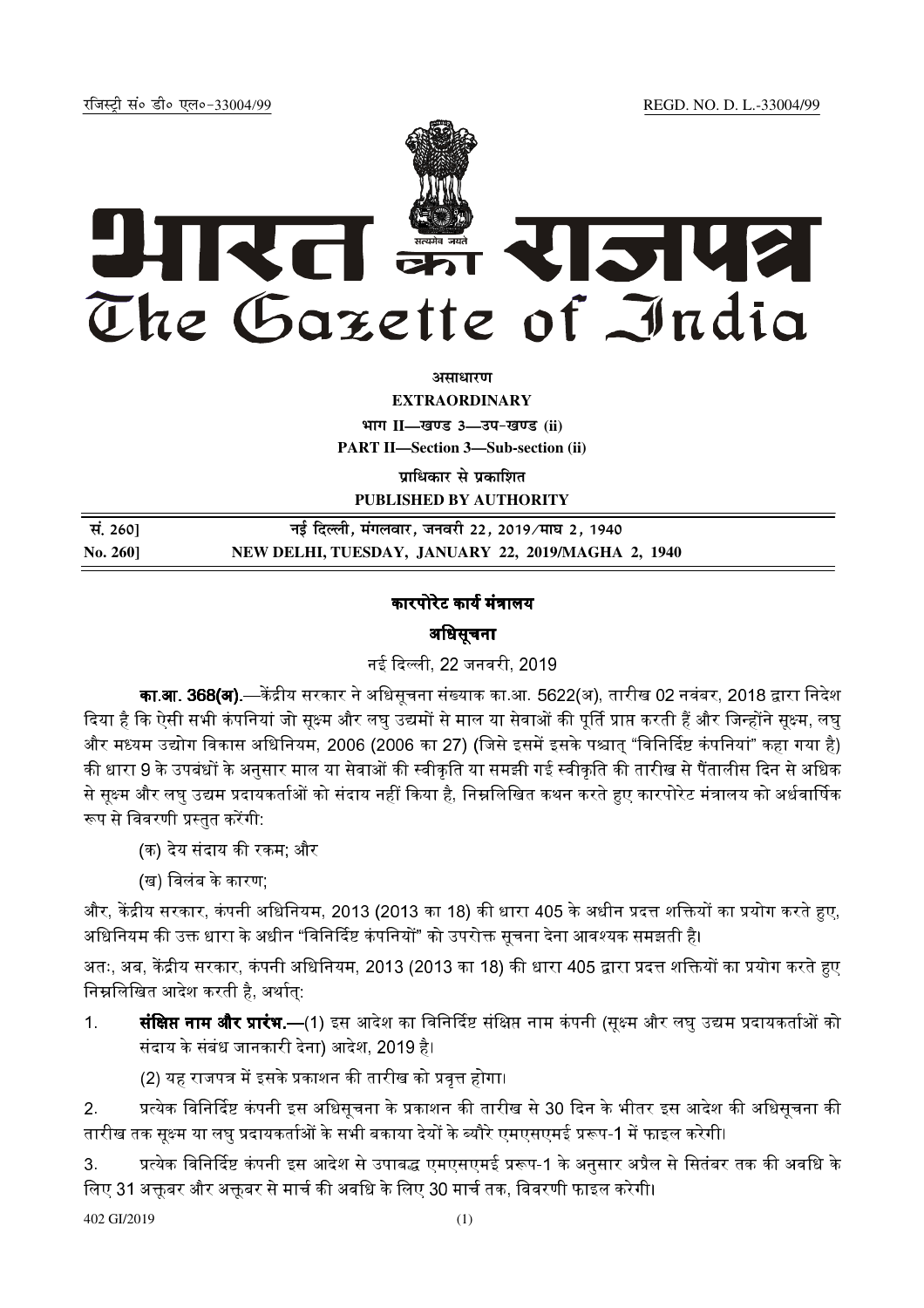# एमएसएमई प्ररूप 1 (आदेश 2 और 3 देखें)

### प्ररूप संख्या

किंपनी अधिनियम. 2013 की धारा 405 के अधीन जारी आदेश तारीख 22 जनवरी, 2019 के अनुसरण मैं।



सुक्ष्म या लघु उद्यमों के बकाया संदाय के संबंध में रजिस्टार को अर्धवार्षिक विवरणी प्रस्तत<sup>्</sup> करने हेतु प्ररूप

**टिप्पण:** \*चिन्हित सभी क्षेत्र अनिवार्य रूप से भरे जाने हैं।

प्ररूप भाषा  $\qquad$ 0अंग्रेजी  $\qquad$ 0हिंदी

0 प्रारंभिक विवरणी 0 नियमित अर्धवार्षिक विवरणी

1. (क)\*कं- 9 -/Q-)

-Pf ............................

(ख) कंपनी की वैश्विक अवस्थिति संख्या (जीएलएन) ............................

(ग) \*कंपनी का स्थायी खाता संख्या (पैन) ............................

2. (क) कंपनी का नाम ............................

! - .Hc I K -

(ग)\*कंपनी का ई-मेल पता ...........................

3. सूक्ष्म या लघु उद्यम प्रदायकर्ताओं को बकाया देयों की प्रारंभिक विवरणी……………………

(क)\*इस आदेश की अधिसूचना की तारीख को कुल देय बकाया रकम ...........................

(ख)\*प्रदायकर्ताओं के नाम और देय संदाय की रकम की विशिष्टियां

| वित्तीय वर्ष/<br>विशिष्टियां | नाम | प्रदायकर्ताओं के   प्रदायकर्ताओं के स्थायी खाता<br>संख्याक | देय रकम | उस तारीख को विनिर्दिष्ट करें<br>जिससे रकम देय है |
|------------------------------|-----|------------------------------------------------------------|---------|--------------------------------------------------|
|                              |     |                                                            |         |                                                  |
|                              |     |                                                            |         |                                                  |
|                              |     |                                                            |         |                                                  |

4. सूक्ष्म और लघु उद्यमों के बकाया देयों की नियमित विवरणी

I. अप्रैल से सितंबर के दौरान कुल बकाया रकम

प्रदायकर्ताओं के नाम और देय संदाय की रकम की विशिष्टियां

| वित्तीय<br>वर्ष/विशिष्टियां | प्रदायकर्ताओं के<br>नाम | प्रदायकर्ताओं के स्थायी<br>खाता संख्याक | देय रकम | उस तारीख को विनिर्दिष्ट करें<br>जिससे रकम देय है |
|-----------------------------|-------------------------|-----------------------------------------|---------|--------------------------------------------------|
|                             |                         |                                         |         |                                                  |
|                             |                         |                                         |         |                                                  |
|                             |                         |                                         |         |                                                  |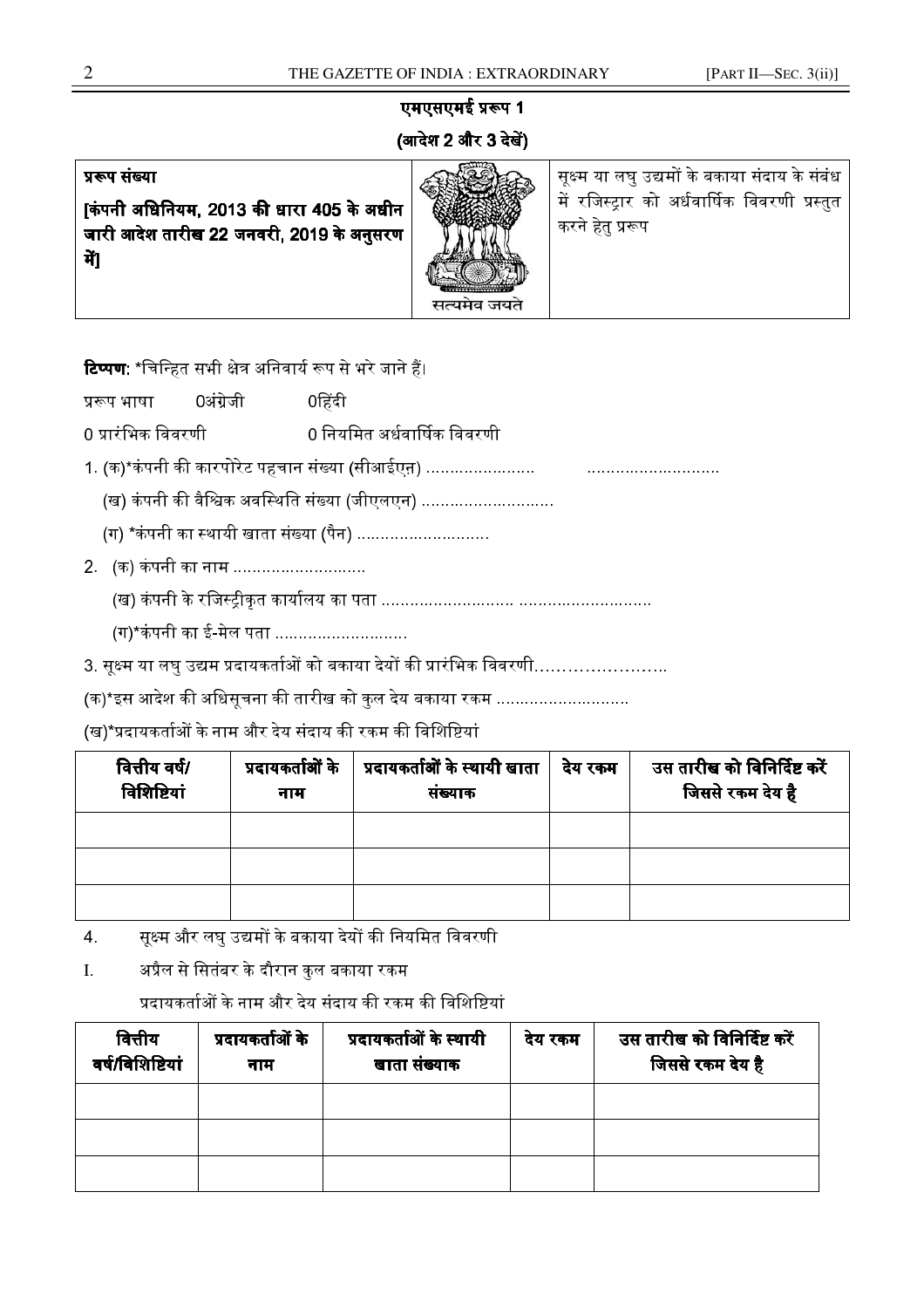#### अक्तबर से मार्च के दौरान कुल बकाया रकम  $\Pi$ .

प्रदायकर्ताओं के नाम और देय संकाय की रकम की विशिष्टियां

| वित्तीय<br>वर्ष/विशिष्टियां | प्रदायकर्ताओं के<br>नाम | प्रदायकर्ताओं के स्थायी<br>खाता संख्याक | देय रकम | उस तारीख को विनिर्दिष्ट करें<br>जिससे रकम देय है |
|-----------------------------|-------------------------|-----------------------------------------|---------|--------------------------------------------------|
|                             |                         |                                         |         |                                                  |
|                             |                         |                                         |         |                                                  |
|                             |                         |                                         |         |                                                  |

\*देय रकम के संदाय में विलंब के कारण  $5<sup>1</sup>$ 

6. संलग्नक, (यदि कोई हो)

(संलग्नक हटाएं)

#### घोषणा

यह घोषणा की जाती है कि मेरी परी जानकारी के अनुसार प्ररूप और संलग्नकों में दी गई जानकारी सत्य और सही है।

............... द्वारा

\*डिजीटल रूप से हस्ताक्षर किए जाएं

\*पदनाम ...................

\*निदेशक का डीआईएन; या सीईओ के प्रबंधक या सीईओ का पैन; या कंपनी सचिव की सदस्यता संख्या ...................

टिप्पणः कंपनी अधिनियम, 2013 की धारा 405 की उपधारा 4 के उपबंध की ओर ध्यान आकर्षित किया जाता है जो ऐसी किसी सूचना या आंकड़ें जो किसी तात्विक बात के संबंध में गलत या अपूर्ण है, के लिए दंड का उपबंध करता है।

| उपांतरण करें | प्ररूप चैक करें | पूर्व संवीक्षा | प्रस्तुत |  |
|--------------|-----------------|----------------|----------|--|
|              |                 |                |          |  |

[फा. सं. 17/6/2017-सीएल V] के वी आर मर्ति संयक्त सचिव

## **MINISTRY OF CORPORATE AFFAIRS NOTIFICATION**

New Delhi, the 22nd January, 2019

S.O. 368(E).-Whereas, the Central Government vide notification number S.O. 5622(E), dated the 2<sup>nd</sup> November, 2018 has directed that all companies, who get supplies of goods or services from micro and small enterprises and whose payments to micro and small enterprise suppliers exceed forty five days from the date of acceptance or the date of deemed acceptance of the goods or services as per the provisions of section 9 of the Micro, Small and Medium Enterprises Development Act, 2006 (27 of 2006) (hereafter referred to as "Specified Companies"), shall submit a half yearly return to the Ministry of Corporate Affairs stating the following:

(a) the amount of payment due; and

(b) the reasons of the delay;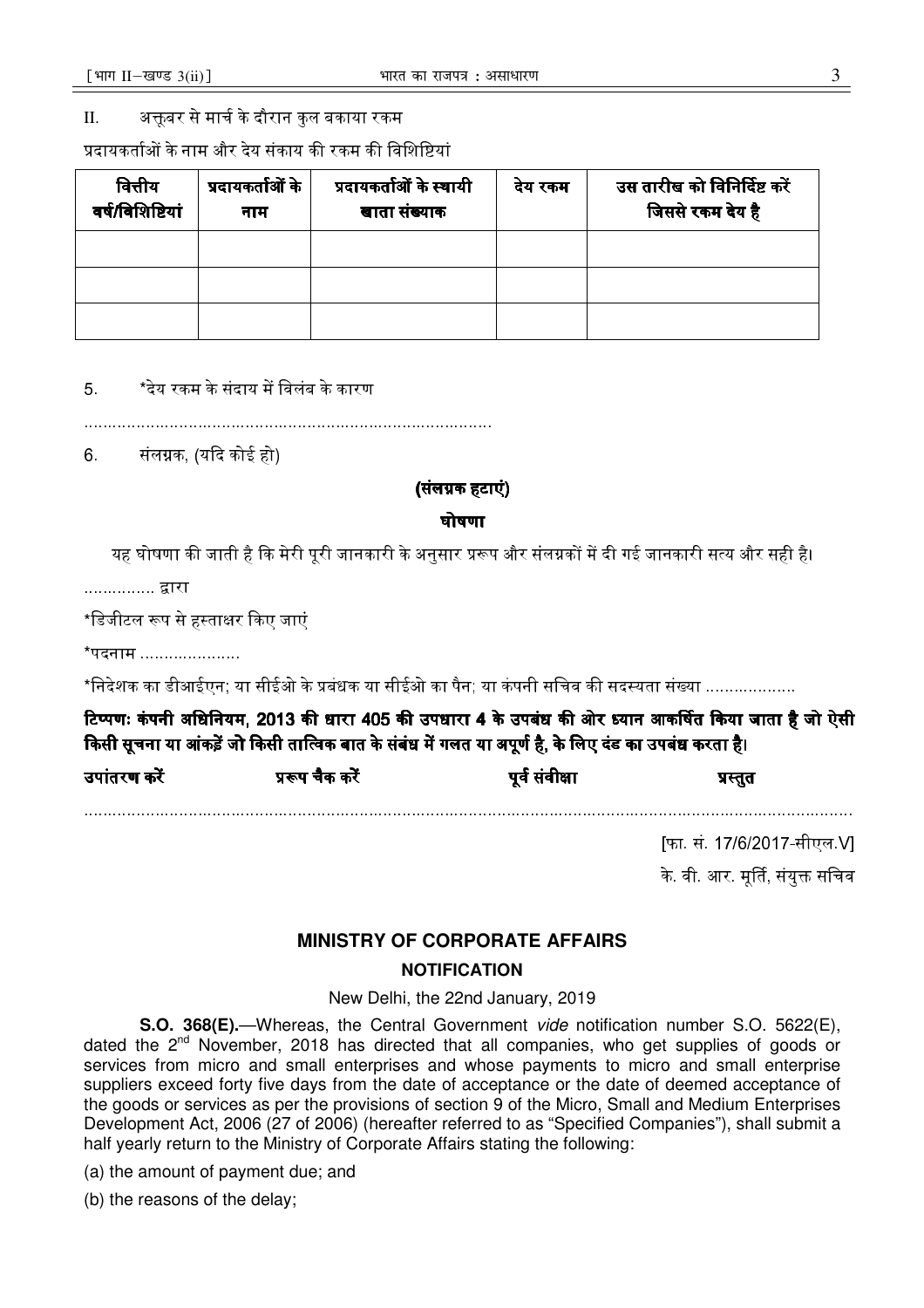And whereas, in exercise of power under section 405 of the Companies Act, 2013, (18 of 2013) the Central Government, considers it necessary to require "Specified Companies" to furnish above information under said section of the Act.

Now, therefore, in exercise of the powers conferred by section 405 of the Companies Act, 2013 (18 of 2013), the Central Government hereby makes the following Order, namely:-

- 1. **Short title and commencement.-** (1) This Order may be called the Specified Companies (Furnishing of information about payment to micro and small enterprise suppliers) Order, 2019.
- (2) It shall come into force from the date of its publication in the Official Gazette.

2. Every specified company shall file in MSME Form I details of all outstanding dues to Micro or small enterprises suppliers existing on the date of notification of this order within thirty days from the date of publication of this notification.

3. Every specified company shall file a return as per MSME Form I annexed to this Order, by 31st October for the period from April to September and by 30th April for the period from October to March.

#### **MSME FORM I**

#### **(see Order 2 and 3)**

| <b>FORM NO.</b><br>[Pursuant to Order dated 22 January, 2019 issued<br>under Section 405 of the Companies Act, 2013] | सत्यमेव जयते | Form for furnishing half yearly return with<br>the registrar in respect of outstanding<br>payments to Micro or Small Enterprises. |
|----------------------------------------------------------------------------------------------------------------------|--------------|-----------------------------------------------------------------------------------------------------------------------------------|
|                                                                                                                      |              |                                                                                                                                   |

Note – All fields marked in \* are to be mandatorily filed.

Form language  $\bigcap$  English  $\bigcap$  Hindi

 $\bigcirc$  Initial return  $\bigcirc$  regular half yearly return

- 1. (a) \* Corporate Identity Number (CIN) of company
	- (b) Global location number (GLN) of company

(c) \* Permanent Account Number (PAN) of company

- 2. (a) Name of the Company
	- (b) Address of the registered

Office of the company

(c) \*email id of the company

3. Initial return of outstanding dues to Micro or Small Enterprises Suppliers.

(a)\* Total outstanding amount due as on date of notification of this order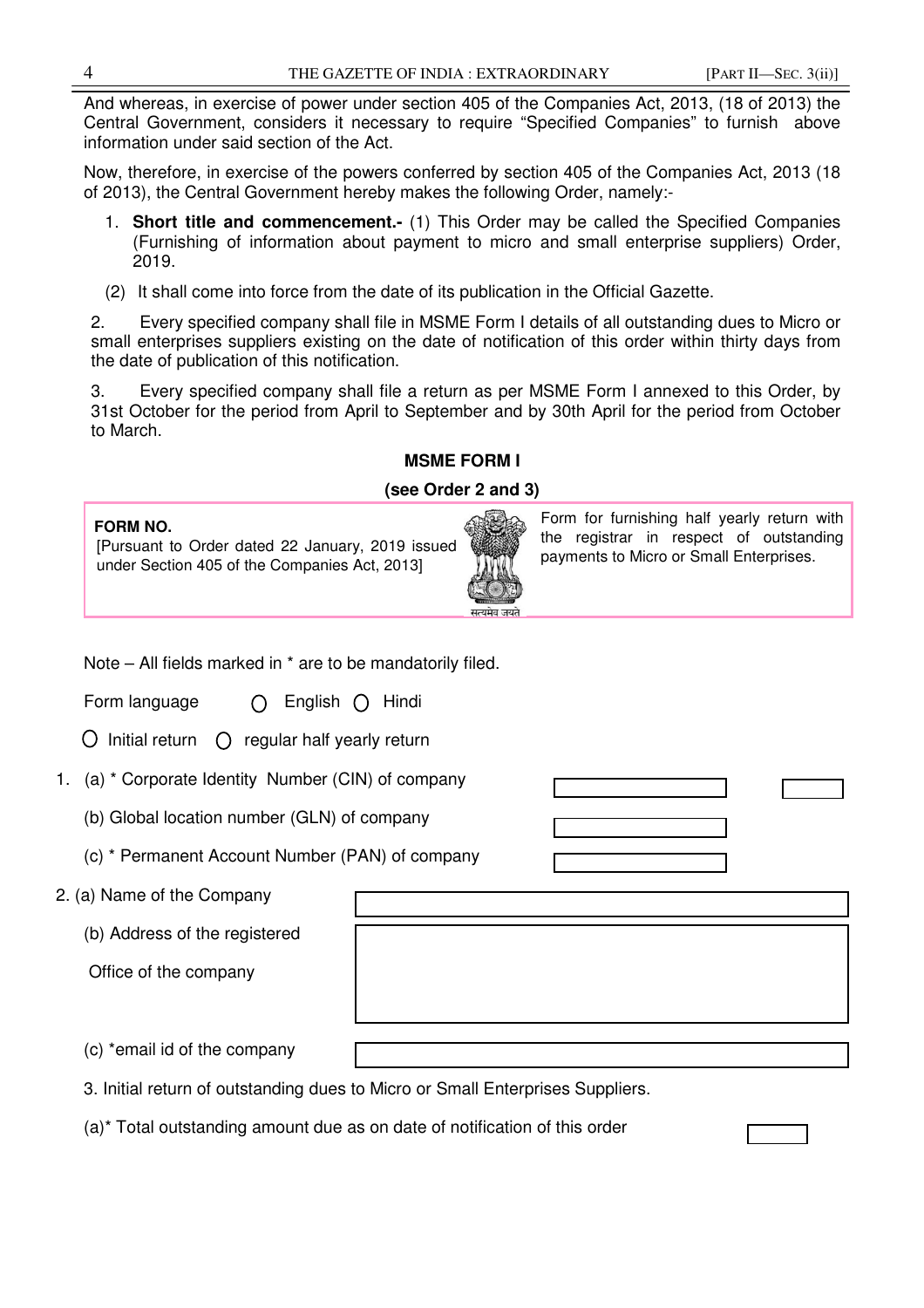#### (b).\* Particulars of the name of suppliers and amount of payments due

| <b>Financial Years/Particulars</b> | Name of Suppliers | <b>PAN</b><br>of<br>Suppliers | Amount Due | Specify the date<br>which<br>from<br>amount is due |
|------------------------------------|-------------------|-------------------------------|------------|----------------------------------------------------|
|                                    |                   |                               |            |                                                    |
|                                    |                   |                               |            |                                                    |
|                                    |                   |                               |            |                                                    |

#### 4. REGULAR RETURN OF OUTSTANDING DUES TO MICRO AND SMALL ENTERPIRSES

I. total outstanding amount during April to September

#### Particulars of the name of suppliers and amount of payments due

| <b>Financial Years/Particulars</b> | Name of Suppliers | <b>PAN</b><br>οf<br>Suppliers | Amount Due | Specify the date<br>from which<br>amount is due |
|------------------------------------|-------------------|-------------------------------|------------|-------------------------------------------------|
|                                    |                   |                               |            |                                                 |
|                                    |                   |                               |            |                                                 |
|                                    |                   |                               |            |                                                 |

### II. total outstanding amount during October to March

#### Particulars of the name of suppliers and amount of payments due

| <b>Financial Years/Particulars</b> | Name of Suppliers | <b>PAN</b><br>οf<br>Suppliers | Amount Due | Specify the date<br>which<br>from<br>amount is due |
|------------------------------------|-------------------|-------------------------------|------------|----------------------------------------------------|
|                                    |                   |                               |            |                                                    |
|                                    |                   |                               |            |                                                    |
|                                    |                   |                               |            |                                                    |

#### 5. \*Reasons for Delay in amount of payments due

#### 6. Attachments (if any)